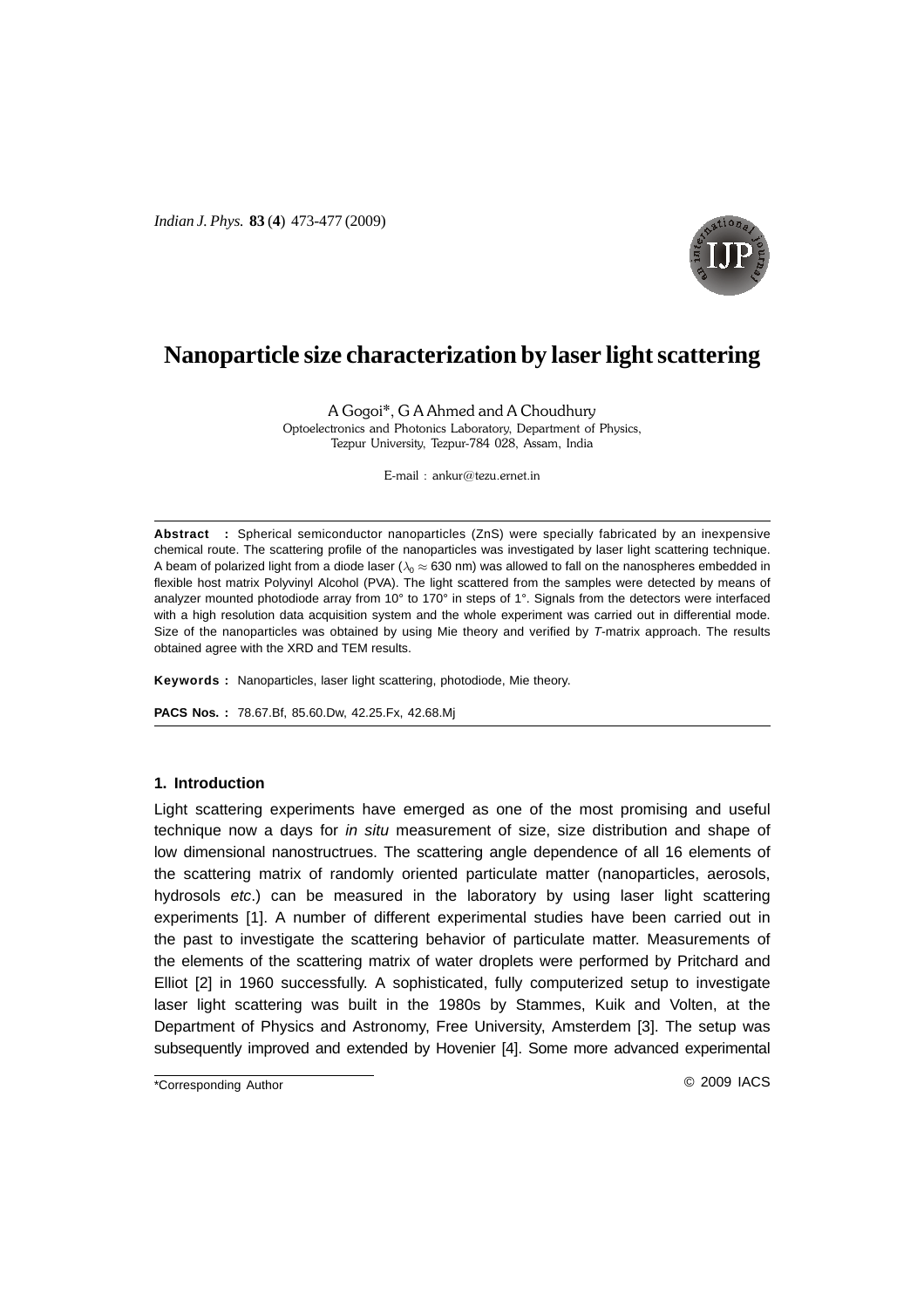setups are described by Barkey, Valentine et al. etc. [5,6]. However, the standard techniques used to characterize micron and sub-micron size particles [7] do not have the fine resolution needed for nano-sized particle detection because of which exploration of nanoparticles by light scattering tools has not yet been realized to their fullest potential. Here in this paper we are reporting for the first time, an attempt to characterize wide bandgap ZnS semiconductor nanoparticles by using a designed and fabricated diode laser based probing setup with indigenously developed data acquisition software.

# **2. Experimental detail**

In this work, we begin with the study of light scattering properties of wide band gap ZnS semiconductor nanoparticles embedded in Polyvinyl Alcohol (PVA) matrix. Polyvinyl Alcohol (Aldrich) was selected as the host polymer matrix as it is an optically transparent aliphatic polymer having refractive index of 1.55 and dielectric constant of 2.0. It melts at 413 K and its density is around 1.08  $q/ml$ . For the preparation of the matrix, a 2.5 wt% PVA solution was prepared in double distilled water [8], by stirring in a magnetic stirrer with stirring rate at  $\sim$  200 rpm at a constant temperature of 70 $\degree$ C until a transparent solution is formed. Now, an aqueous solution of  $0.15$  M ZnCl<sub>2</sub> was prepared. The aqueous solution was mixed into as prepared 2.5 wt.% optically transparent PVA matrix in a ratio 1 : 2 and stirred for 6 hours at the same stirring rate as before but this time maintaining the temperature at 65°C. This solution is treated with freshly prepared  $Na<sub>2</sub>S$  solution and left in a cool and dark condition [9,10]. Colourless or faint milky coloured solution containing ZnS nanoparticles was obtained after 24 hours. As the experiment was done in differential mode, PVA samples with and without nanoparticles were prepared in specially prepared sample holders of size 1 sq cm. XRD measurements, to get qualitative estimation of the nanoparticles were carried out with a Rigaku X-ray Diffractometer (Model : MINIFLEX). To get the surface morphology, along with the size, of the ZnS nanoparticles, a Digital Transmission Electron Microscope (Model : JEOL JSM 100CX) was used.

Next a laser based setup was designed to study the morphological characteristics of spherical ZnS nanoparticles. The schematic diagram of the experimental setup is shown in Figure 1. The setup consists of diode laser source (Melles Griot), controlled sample holders, photodetector arrangements, data acquisition systems and associated instrumentation. Light beam from a diode laser (Red, *λ* = 635 nm, 3 mW) passes through a linear polarizer (Melles Groit, dia. 25 mm). The polarizer placed in a rotating mount with a vernier dial is used to select either the perpendicular or parallel polarization component of the laser beam to use in the experiments. The laser light is scattered by a sample of nanoparticles embedded in the transparent PVA matrix which is suspended at the centre of the circular disc by a mechanical arrangement. The scattered light intensity is sensed by 16 highly sensitive static Si detectors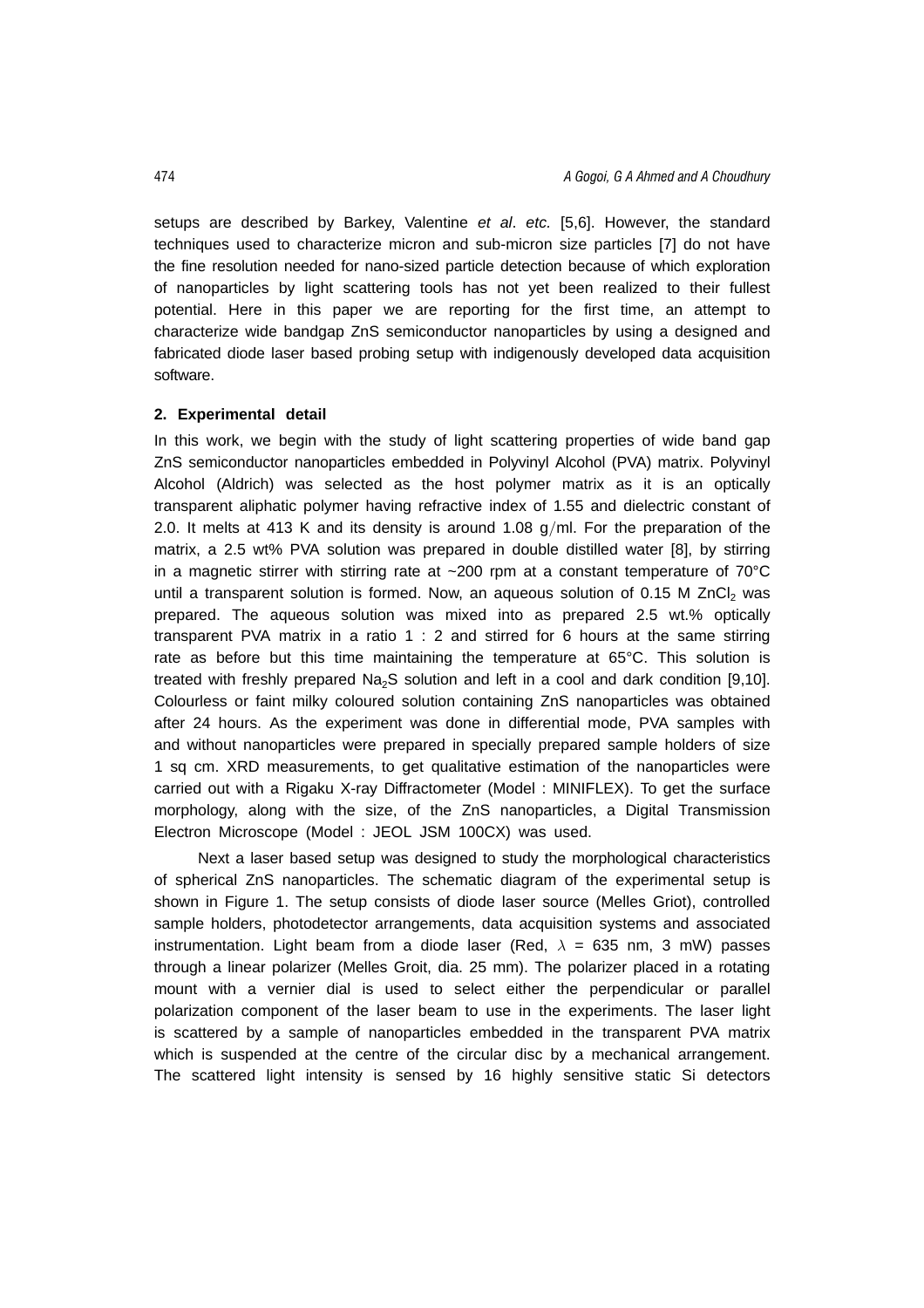Nanoparticle size characterization by laser light scatte ring the contract of the contract of the contract of the contract of the contract of the contract of the contract of the contract of the contract of the contract of the contract of the contract of the contract of the contr



**Figure 1.** Schematic diagram of light scattering measurement setup.

(BPW34) mounted on a circular disc and which are connected to high gain, low noise OPAMP (LM 30IAN) based amplifier circuit. The amplified signals are interfaced to a dedicated data acquisition system (Vinytics, PCI-9812) for data recording. Each detector is separated from the next one by an angular distance of 10°. The whole array of 16 detectors can be rotated simultaneously about an axis perpendicular to the plane of the circular disc. Analyzers optimized for the diode laser wavelength is used to determine the state of polarization of the scattered light after it reaches the detector. The whole set up is covered by a black polished metallic enclosure to cutoff electromagnetic noise and beam stops are placed at strategic points to minimize the intensity of stray reflections. The experiments were carried out in differential mode [11], that is, scattered light intensity was initially measured from blank PVA matrices which did not have embedded nanoparticles and then measurements were made of the light intensity scattered from PVA matrices having embedded nanoparticles.

The data obtained is then plotted for analysis by comparing the data with theoretically generated Mie and T-matrix plots for particles of the same size till the experimental plot fairly follows the theoretical plots. The size of the particles are deduced from the agreement of the experimental and theoretical results only after taking the average of a large number of repetitions of the experimental observations to ensure accuracy of the investigations.

# **3. Results and discussion**

X-Ray diffraction analysis for particle identification and microstructural characterization of nanoparticles has shown peaks at Bragg angles around 28° and 45° (Figure 3)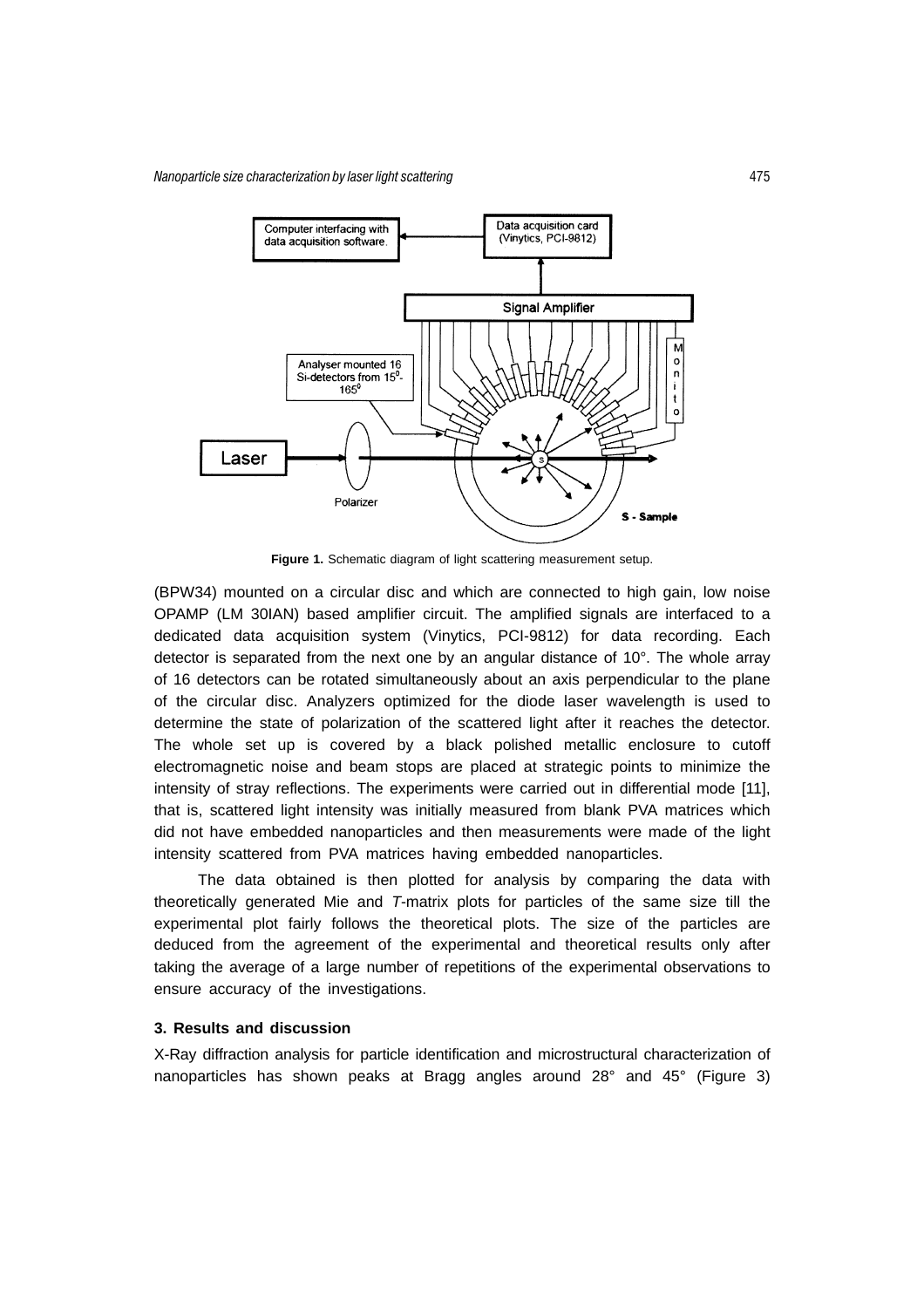confirming the presence of ZnS particles as it is known that ZnS show distinct peaks at 28.5°, 47.5° and 56.2°.

Transmission electron microscopy (TEM) technique was employed to observe the physical morphology of the embedded nanoparticles in the matrix. From the TEM pictures (Figure 4) the ZnS nanoparticles are found to be spherical and in cluster form. The average size of the individual nanoparticles was approximately 70 nm.

From the graph (Figure 2) we see that the experimental plot is agreeing with the theoretical Mie plot within an acceptable limit of deviation. We also see that the experimental plot almost follows the T-matrix plot for ZnS particles of the same size as the Mie plot verifying the determined size of 70–80 nm.



**Figure 2.** Experimental and theoretical graphs for particle size 70 nm.



**Figure 3.** XRD pattern of PVA/ZnS nanoparticles system.



**Figure 4.** TEM image pattern of PVA/ZnS nanoparticles system.